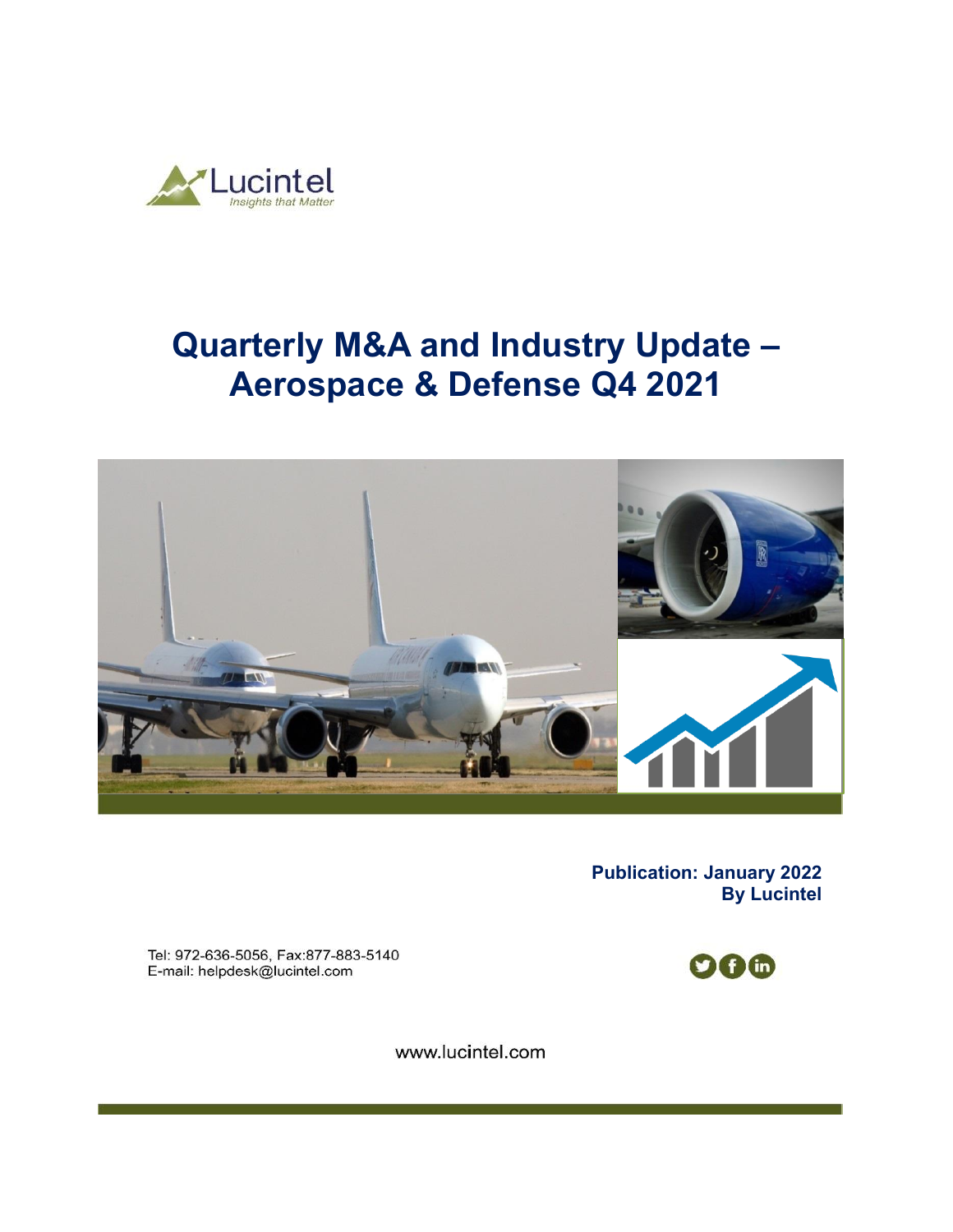

## **Economic Situation Q4 2021**

The global GDP grew by 1.4% in Q4 2021 from Q3 2021, while it increased by 5.0% when compared to Q4 2020. The U.S. GDP grew by 2.7% in Q4 2021 as compared to Q3 2021. The global economic recovery is continuing, even as the pandemic resurges. The pandemic outbreak triggered many challenges for global supply chains, which have resulted in longer than expected supply disruptions. Overall, risks to economic prospects have increased, and policy trade-offs have become more complex. The rapid spread of Delta and Omicron variants has increased uncertainty about the recovery of the global economy. Vaccination rates are progressing well in many advanced economies, but poorer and emerging market countries are being left behind. As per OWID (Our World in Data), 59.2% of the world population has received at least one dose of a COVID-19 vaccine by the end of 2021. On the other hand, only 8.9% of people in low-income countries have received at least one dose. Vaccine access and early policy support are the principal drivers of the gaps.



*Note: The above image shows quarter over quarter change in GDP* 

*Source: IMF, Lucintel*

Figure 1: Quarterly GDP Trends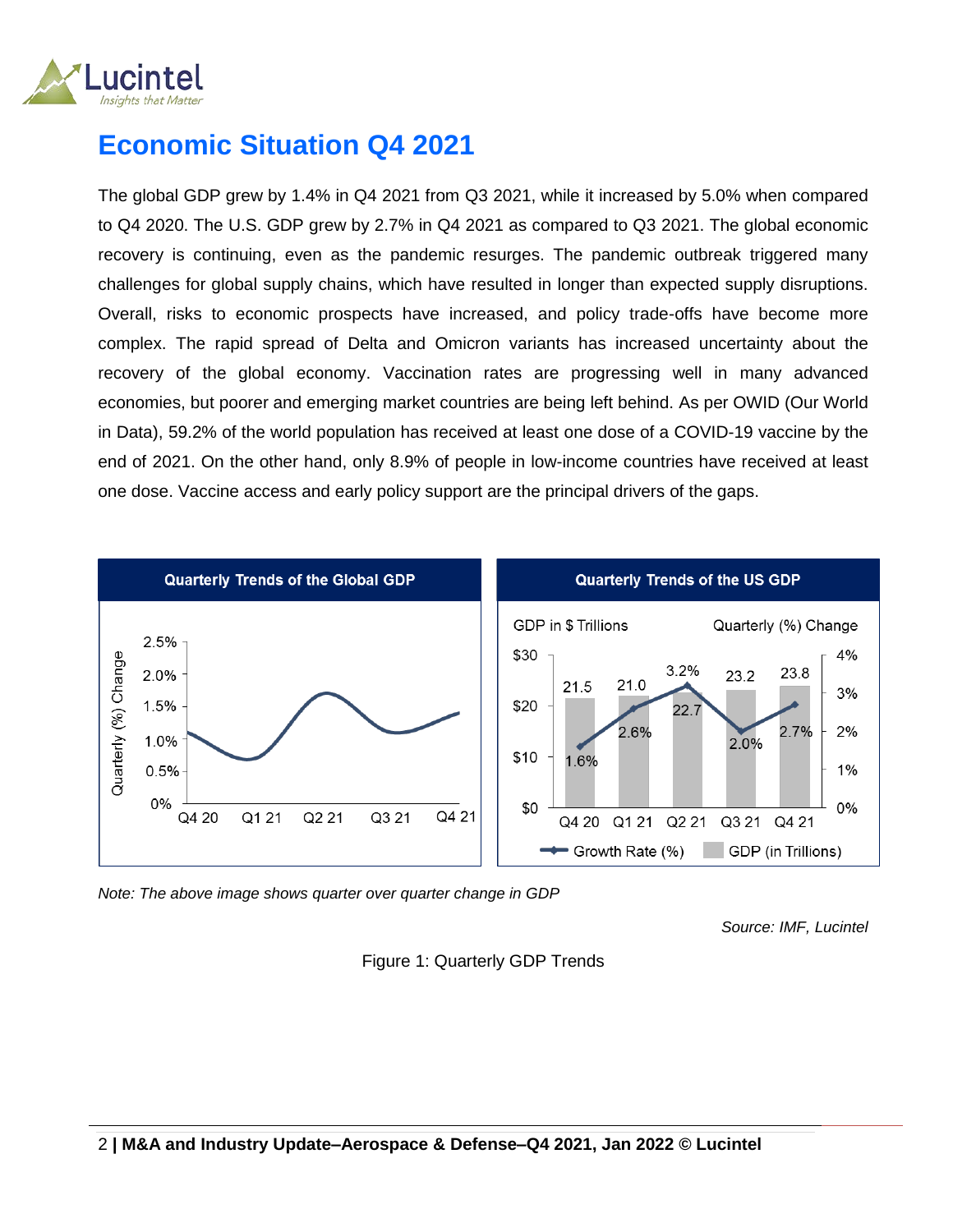

## **Aerospace & Defense Industry Update – Q4 2021**

Global deliveries of commercial aircraft increased by 34.9% in Q4 2021 from Q3 2021, and grew only by 1% when compared to Q4 2020. However, 2021 was one of the most challenging years in the history of the aviation industry and the future remains hard to predict, primarily due to challenges connected to the ongoing pandemic. Global aerospace and defense industry revenue is expected to begin recovery in 2022. But this recovery will likely be uneven across the two key sectors, which are commercial aerospace and defense. The commercial aircraft sector is still impacted by the COVID-19 pandemic. The sign of recovery has started as air travel in major markets returns to near prepandemic levels. Commercial aerospace manufacturers are likely to focus on restructuring and cost reduction to position for profitable growth in the long term. The long-term growth prospects for the aerospace and defense industry remain strong. The space sector and technological developments, such as advanced air mobility, hypersonic, electric propulsion, and hydrogen-powered aircraft, are likely to drive future growth for the industry. The figure below depicts change in commercial aircraft deliveries in the past five quarters.



*Source: Lucintel*

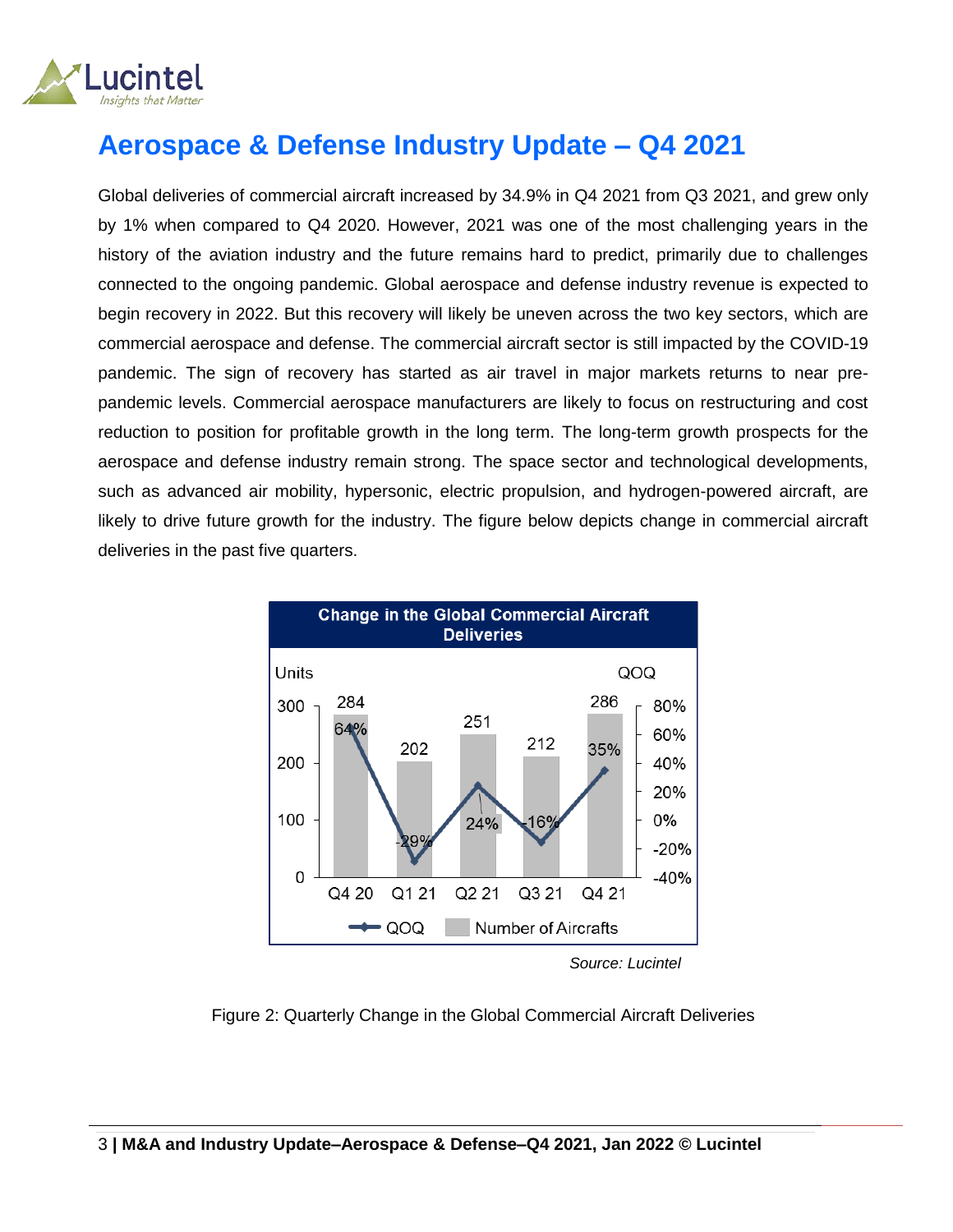

Commercial aircraft deliveries in Q4 2021 witnessed growth of 34.9% from Q3 of 2021; it surpassed pre-COVID levels. Europe held the largest demand with around 35% in the global commercial aircraft deliveries, followed by Asia Pacific. International air travel holds 46% of the total air passenger market. Europe contributed to the largest share of 18.5% in the international air passenger market. Global air travel recovery improved in Q4 2021; supported by vaccine rollout.





### **M&A Update – Q4 2021**

Merger and acquisition activities in the global aerospace & defense industry in Q4 2021 decreased and recorded 67 completed deals, a decrease of 26% from Q3 of 2021. The total deal value in Q4 2021 was \$7.1 billion, which is a decrease of 25% from Q3 of 2021. Recovery of the commercial aerospace sector will continue to depend on the post-pandemic recovery and the impact of future virus variants. Vaccination rates will likely dictate the timing it will take in recovery and return to pre-COVID levels. The commercial aircraft sector will likely be driven by well-capitalized suppliers and private equity firms. Commercial aerospace manufacturers are focusing on M&A activity to invest in emerging technologies through the acquisition of innovative startups. M&A in commercial aviation will be closely tied to the recovery from the pandemic and supply chain stability, either to drive growth through technologies or to consolidate during a slower recovery.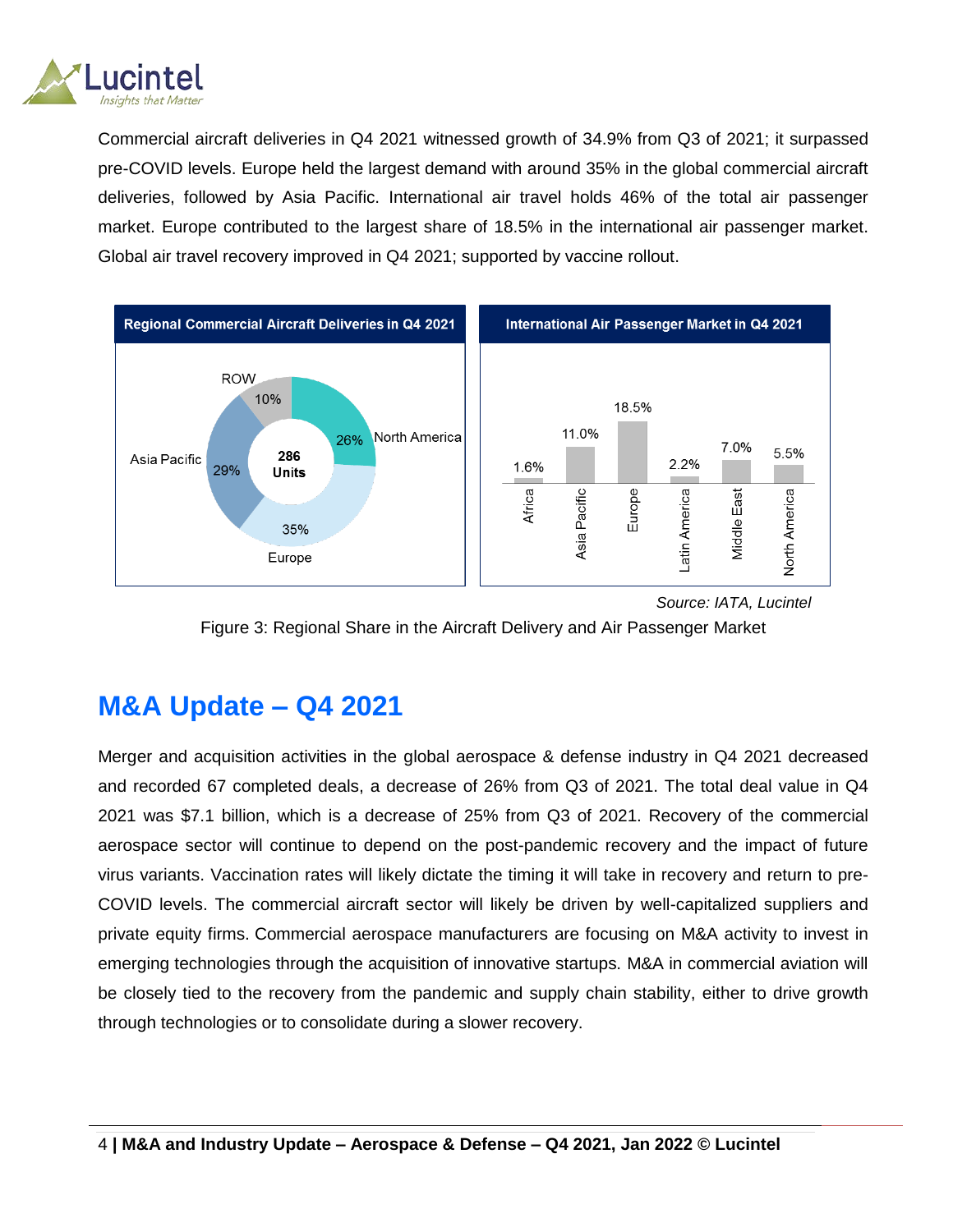



 *Note: The above chart includes total completed deals with disclosed and undisclosed values*

*Source: Lucintel*

#### Figure 4: Quarterly M&A Activities in the Global Aerospace & Defense Market

| <b>M&amp;A Deals</b>    | <b>Quarter over Quarter Change in Merger and Acquisition Activities</b> |            |                   |       |        |  |  |  |
|-------------------------|-------------------------------------------------------------------------|------------|-------------------|-------|--------|--|--|--|
|                         | Q4 20                                                                   | Q1 21      | Q <sub>2</sub> 21 | Q3 21 | Q4 21  |  |  |  |
| Deal Value (\$ Billion) | 40%                                                                     | <b>22%</b> | $-59%$            | 266%  | $-25%$ |  |  |  |
| No. of Deal             | 49%                                                                     | 25%        | $-24%$            | 41%   | $-26%$ |  |  |  |

#### Table 1: Quarterly Changes in M&A Activities in the Global Aerospace & Defense Market

#### Table 2: M&A Deals in the Global Aerospace & Defense Market

| <b>Date</b>     | Target<br>Company | <b>Acquirer Company</b> | Value of<br><b>Deal</b> | <b>Description</b>                                                                                                                                                                                                                                                                                                          |  |
|-----------------|-------------------|-------------------------|-------------------------|-----------------------------------------------------------------------------------------------------------------------------------------------------------------------------------------------------------------------------------------------------------------------------------------------------------------------------|--|
| Dec 21.<br>2021 | Inras Gmbh        | Joby Aviation Inc       | NA.                     | Joby's acquisition of Inras is emblematic of<br>the<br>company's strategy to maintain leadership in key<br>advanced technologies by seeking out proven leaders in<br>the radar system design.                                                                                                                               |  |
| Dec 13,<br>2021 | ZeroAvia Inc      | <b>United Airlines</b>  |                         | United Airlines has acquired a new equity stake in UK-<br>based startup ZeroAvia. The purchase could help the US<br>aerospace company launch a fleet of 100 hydrogen-<br>powered jets by 2028 as part of its plans to operate at<br>net-zero emissions by 2050, by retrofitting existing aircraft<br>with ZeroAvia engines. |  |
| Dec 07,<br>2021 | Memsense<br>LLC.  | InertialLabs Inc.       | NA.                     | This strategic acquisition of MEMSENSE brings together<br>two high growth companies with proven performance in<br>solving some of the world's most difficult stabilization and                                                                                                                                              |  |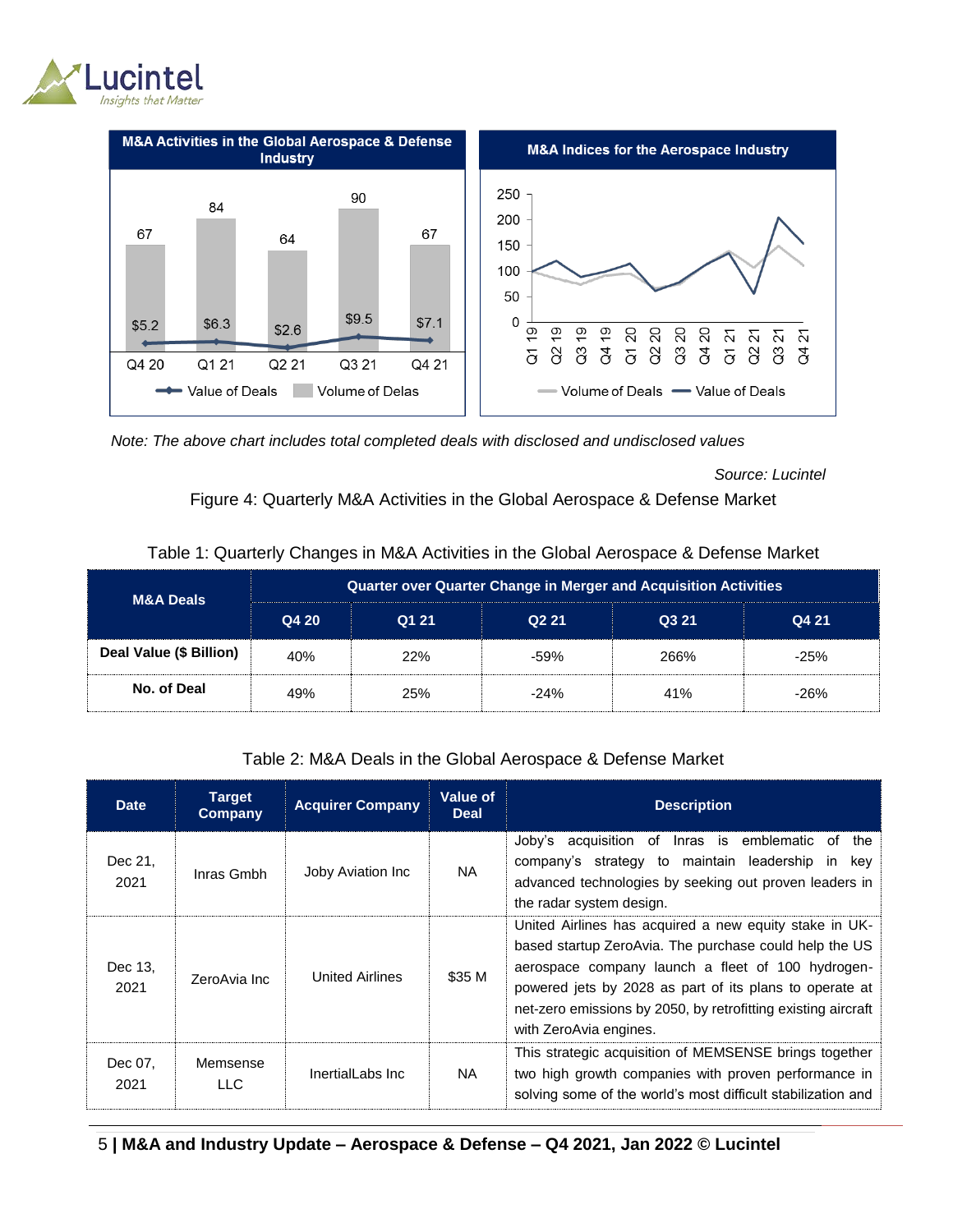

|                 |                                            |                                                                                              |           | navigation problems.                                                                                                                                                                                                                                                         |
|-----------------|--------------------------------------------|----------------------------------------------------------------------------------------------|-----------|------------------------------------------------------------------------------------------------------------------------------------------------------------------------------------------------------------------------------------------------------------------------------|
| Dec 03,<br>2021 | Lufthansa<br>Technik<br><b>Brussels NV</b> | Sabena Aerospace<br><b>SA</b>                                                                | <b>NA</b> | With this acquisition, Sabena is able to expand the<br>division of maintenance activities and increasing the<br>international network, adding extra convenience and<br>services to new and existing customers.                                                               |
| Nov 21,<br>2021 | Skylock                                    | Royal Moroccan<br><b>Armed Forces</b>                                                        | <b>NA</b> | This acquisition aims at bolstering Moroccan defence<br>capabilities against enemy drones since the system can<br>detect, verify, and eliminate potential threats posed by<br>unauthorized drones.                                                                           |
| Nov 21,<br>2021 | Autoflight<br><b>Aviation Tech</b>         | Team Europe<br>Ventures                                                                      | \$100 M   | The financing will be used for international expansion and<br>to evolve AutoFlight's cargo-vehicles into man-carrying<br>aircraft.                                                                                                                                           |
| Nov 19,<br>2021 | Sierra Space<br>Corp                       | SPAC comprising of<br>General Atlantic.<br>Coatue, Moore,<br>BlackRock, and AE<br>Industrial | \$1.4 B   | Sierra Space will use about two thirds of the funds for<br>work on Dream Chaser, the lifting-body vehicle it is<br>building for to transport cargo for the International Space<br>Station.                                                                                   |
| Nov 17,<br>2021 | Dutch<br>Thermoplastic<br>Components       | <b>Collins Aerospace</b>                                                                     | <b>NA</b> | Collins describes the acquisition as an effort to "drive<br>further expansion of advanced thermoplastic composites<br>for complex aero structures to make aircraft lighter, safer,<br>stronger,<br>more cost-effective, and environmentally<br>friendly.                     |
| Nov 08,<br>2021 | Citadel<br>Defense Co<br>Inc               | <b>BlueHalo LLC</b>                                                                          | <b>NA</b> | The acquisition of Citadel complements BlueHalo's<br>directed<br>and<br>layered<br>perimeter<br>defense<br>energy<br>capabilities where the company delivers a full suite of<br>products, including the Locust Laser Weapon System and<br>Argus Perimeter Security Solution. |
| Oct 26,<br>2021 | Performance<br>Plastics Inc                | <b>JW Hill LLC</b>                                                                           | <b>NA</b> | This partnership gives PPI new life to its capabilities and<br>strengths, with the vision and support to continue to<br>develop the brand moving forward. This acquisition<br>diversifies aerospace portfolio into the growing composite<br>aero structure segment.          |
| Oct 21,<br>2021 | McFarlane<br><b>Aviation LLC</b>           | Vance Street<br>Capital LLC                                                                  | <b>NA</b> | This strategic acquisition allows driving top-line growth by<br>increasing capabilities and customer base within the<br>aviation Maintenance, Repair, and Overhaul (MRO)<br>market.                                                                                          |
| Oct 19,<br>2021 | Sensefly SA                                | Ageagle Aerial<br>Systems Inc                                                                | \$23 M    | This acquisition will focus the expertise and resources on<br>the growth of professional quadcopter drone equipment<br>and drone data analysis software activities.                                                                                                          |
| Oct 01,<br>2021 | Triumph-<br>Staverton<br>Facility          | Ontic Engineering &<br>Mnfg Inc                                                              | <b>NA</b> | This acquisition expands Ontic's capacity in the UK. Ontic<br>maintains a global focus by supporting customers and<br>licencing partners from manufacturing and MRO facilities.                                                                                              |